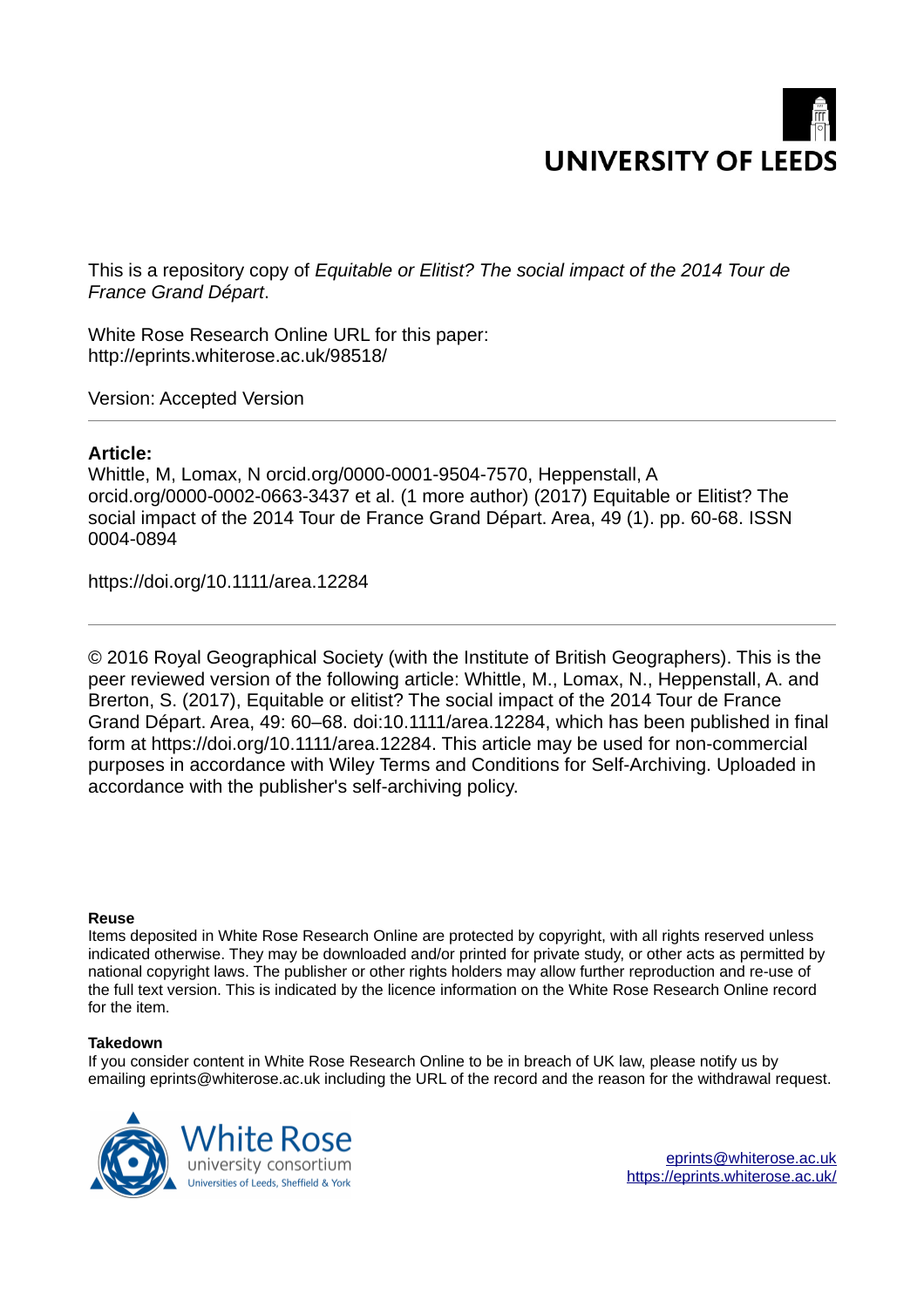# **Equitable or Elitist? The social impact of the 2014 Tour de France Grand** *DÈpart*

Matthew Whittle<sup>1</sup>, Nik Lomax<sup>1</sup>, Alison Heppenstall<sup>1</sup> and Simon Brerton<sup>2</sup>

<sup>1</sup> University of Leeds, LS2 9JT, UK

<sup>2</sup> Leeds City Council, Calverley St, Leeds, West Yorkshire, LS1 1UR, UK

# **Abstract**

The Tour de France Grand DÈpart came to the UK in July 2014. It was heralded as a great success, drawing in an estimated 3.5 million visitors and generating over £128 million for the local economy, but there has been little research on assessing the geodemographics of who attended this event  $-$  did it reach out to all sections of society as hoped, or was it contained to the 'typical' cycling spectator? Using previously unpublished data, this research examines the demography of the crowd attending different sections of Le Grand Départ and explores whether the event was *equitable* i.e. accessible to all sections of the population or *elitist* with a demographic bias in who attended. The results show that overall, there was a bias towards a white, male, middle aged spectators, which is particularly prominent for the least accessible stages. Ethnic minorities and people with a disability were particularly underepresented for large parts of the route. Where there were interventions to improve access, the demographic profile of spectators was more in line with the national picture. Understanding who, and who does not, attend these events has wider implications for the planning of, and longer-term socio-economic impacts of these events and we recommend that further advanced planning would improve the equitability of future sporting events.

**Key words**: *Geodemographics; Tour de France; cycling; tourism; survey; United Kingdom* 

## **Introduction**

Le Tour de France is the largest annual sporting event in the world with an estimated 15 million spectators lining the route each year along with c3000 hours of live television footage broadcast to over 80 countries (Bull and Lovell, 2007). The first stages of the event are known as Le Grand Départ – usually held in nearby countries to boost the popularity of the event – with the first foray outside of France being staged in the Netherlands in 1954. In 2014 Le Grand DÈpart took place over three days; two days in Yorkshire, in the north of England (UK) and a third day of cycling between Cambridge and London in the south. The event attracted an estimated 3.6 million spectators, bringing in over £128 million in expenditure for the UK economy (Leeds City Council, 2014). While the event was hailed as a great success due to the positive economic outcome, there has been no detailed research on who attended Le Grand DÈpart: was it exclusively the typical cycling protagonist i.e. *elitist* (Aldred, 2012, Lovelace et al., 2015) or was the attraction of the world's largest sporting event more *equitable* in terms of the demographic profile of spectators? It is this key question we tackle in this paper, using a unique survey dataset collected during the 2014 event. Berridge (2012, p.43) highlights the wide-ranging 'economic, tourism, political, social, environmental and cultural impacts' of these large-scale events. After a review of the literature we focus upon the social and cultural: the short term accessibility of Le Grand Départ as a spectator event and the associated longer term benefits derived by those sections of society who we identify to be actively engaged with these types of event.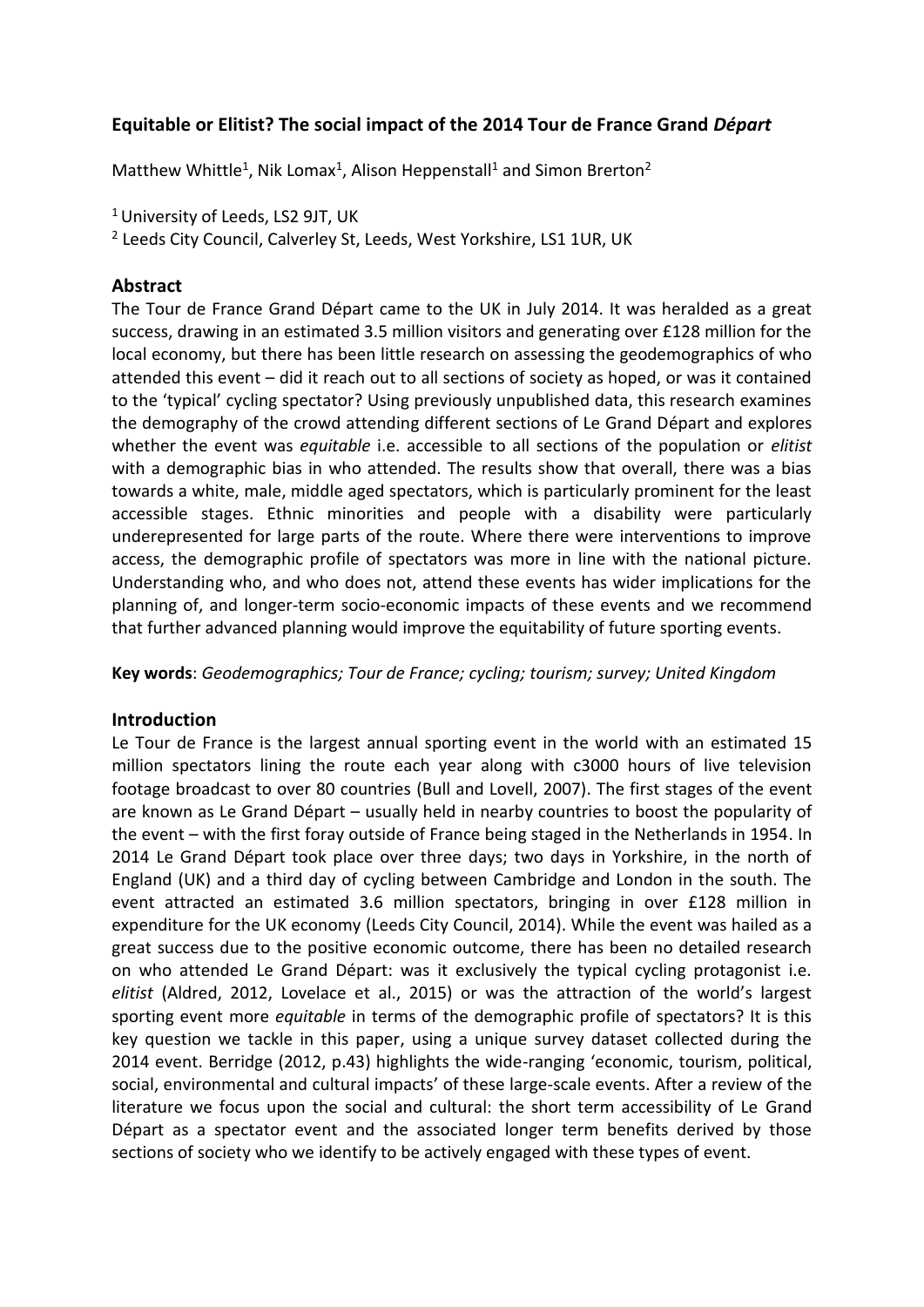Sporting 'mega-events' (Horne and Manzenreiter 2006; Whiston et al. 2006) such as Le Grand DÈpart bring not only prestige but a range of positive socio-economic impacts to an area (Grix and Houlihan, 2014, Gratton et al., 2006, Bull and Lovell, 2007). For example, the 1992 Olympics in Barcelona was used as a catalyst for addressing the shortage of good quality housing for low income groups (Chen et al., 2013). This strategy is now known as the 'Barcelona model' and similar schemes have been used by subsequent Olympic events (Chen et al., 2013). The Olympic Games also played an important role in transforming Barcelona into one of the most attractive tourist destinations in Europe (Lee, 2013) thus producing a long-lasting legacy. While the benefits of hosting a mega-event can be considerable, hosting these events can also result in negative impacts with environmental damage, excessive spending and congestion cited as some of the biggest contributors (Preuss, 2005, Mills and Rosentraub, 2013). There are also questions around the equality of any benefits, social or cultural, for example Minnaert (2012) argues that there are few benefits for socially excluded groups arising from Olympic developments. Despite these reservations, there has been a notable growth in the impact of and bidding for major sporting events over the last 3 decades as many nations incorporate the hosting of mega events into their plans for economic development (Jones, 2001, Gratton et al., 2006, Bull and Lovell, 2007). Yorkshire and the Humber (the host region for stages one and two of Le Grand DÈpart) has historically been a region dependent on manufacturing, mining and heavy industry (Sadler, 2004), however these industries have become extinct or are becoming less significant in terms of their contribution to the local economy. Le Grand Départ was seen as a way for the region to transform its image and attract both new business and tourism. The third stage from Cambridge to London was added to the event to provide a link between the stages in Yorkshire and Northern France.

The social and economic impact of mega-events has been well documented. For example Hall (2006) assesses the urban and regional tourism generated from such events and the opportunity for place promotion; Jones (2001) argues that hosting the 1999 Rugby World Cup allowed Cardiff and Wales to showcase itself as a region that could 'put on a party', although long-term economic benefits were less clear; Collins et al. (2012) analyse the environmental impact of hosting the FIFA World Cup in 1998 and 2006 while Lee (2013) evaluates the effect on a city's brand and image after hosting a mega event. These studies demonstrate that it is important to weigh up a wide range of positive and negative impacts of a large scale sporting event. One consideration is ensuring that the event is accessible to a wide range of people, and there is little work that addresses in detail *who* attends these events as spectators, and how far they are prepared to travel. These are important considerations if the impact of an event is to be assessed beyond the headline economic and visitor number figures. If equitability in terms of access to the world's largest sporting event is important (and we argue that it is), then understanding the socio-demographic composition of the crowd can help in the planning future events of this nature.

The next section outlines what we mean by 'elitist' by reviewing the literature which focuses on those groups deemed to be 'typical' cycling spectators and participants. The paper then goes on to outline the dataset and methods used before some discussion of results. Finally, some conclusions and recommendations for future events are offered.

## **The typical cycling spectator**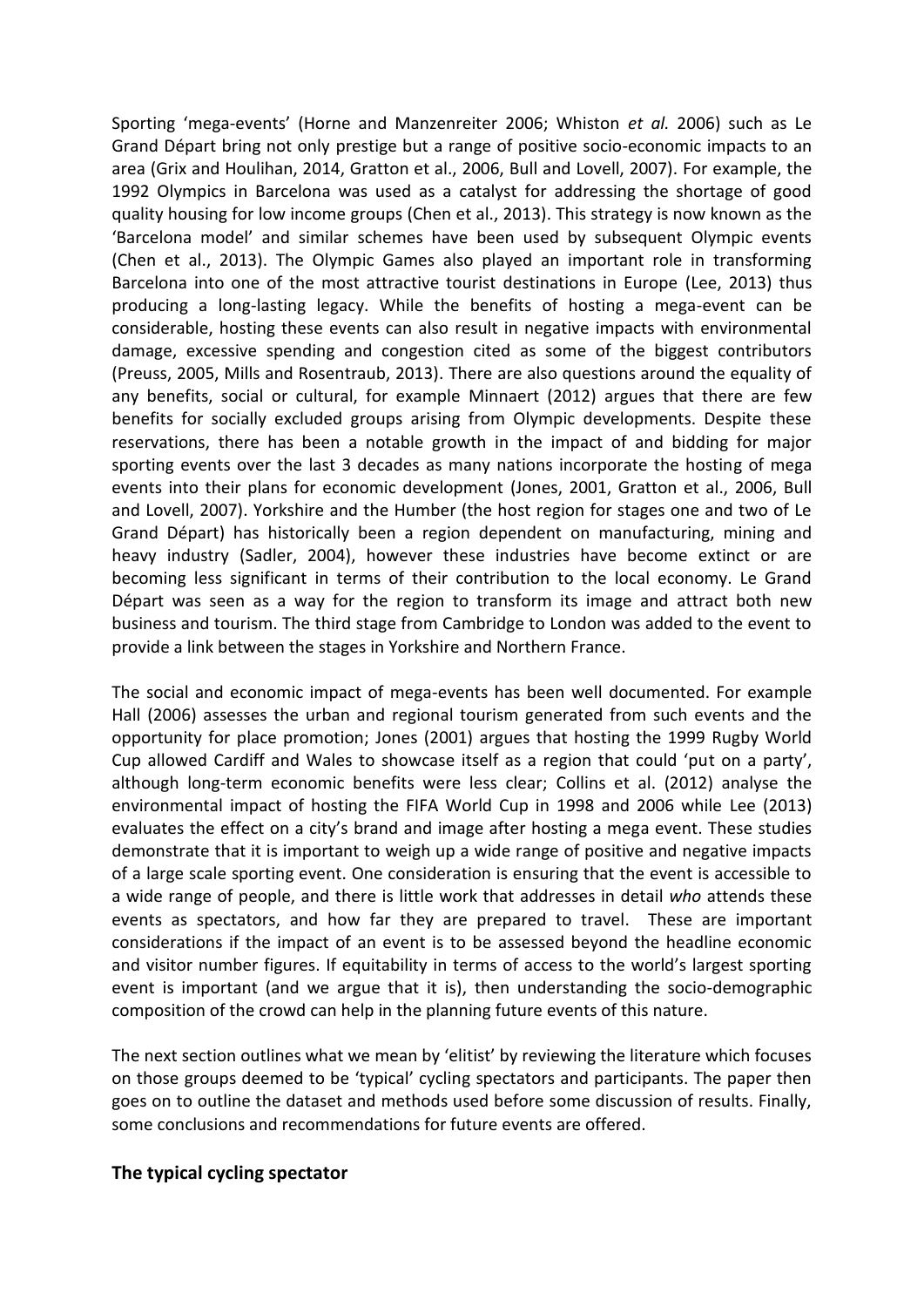Lock et al. (2009) explains how the demography of professional athletes often mirrors that of the audience watching them compete. Cycling is often regarded as a Eurocentric, white, male dominated sport. Critics of the sport often indicated that the sport is extremely costly and, by default, elitist: Critchlow (2015) suggests that a year of racing could cost as much as £25,550. Attending a cycling event is also a costly exercise as prime locations are often situated on hills in rural landscapes with high transportation and accommodation costs limiting attendance to more affluent individuals.

The uptake of cycling in the UK has seen a recent boom. One of the reasons for this is arguably an enhanced profile and positive image, following success of British sports men and women at the professional level. For example, Lizzie Armitstead becoming cycling World Champion in 2015, Bradley Wiggins winning the Tour de France in 2012 and Chris Froome winning the event in 2013 and 2015. British Cycling (2012) indicated that 163,000 more people were cycling in the month after the 2012 Olympic Games compared to the 6 months before. Since 2012 there has been year on year growth in the number of British Cycling members, indicating that this trend is more than just a short term spike (British Cycling, 2014). One demographic group that has demonstrated the most substantial increase in uptake is white, middle aged men, often referred to as Middle Aged Men In Lycra (MAMILs) (Aldred, 2012), a trend also found by Ogilvie and Goodman (2012) in their assessment of the London 'Boris Bike' hire scheme. While uptake of the Boris Bike increased overall, female participation remained far below that of males and only 27.3% of all hire scheme users were female (Ogilvie and Goodman, 2012). Garrard et al. (2008) suggest that the difference between male and female uptake is partly due to women being put off by a lack of cycling infrastructure. Dirs (2014) identified a shift in sporting habits amongst the UK adult population between 2005/2006 and 2013/2014. In this period the number of people cycling at least once a week for over 30 minutes increased by 500,900 participants, while the number of people participating in golf decreased by 178,700. Whilst one could assume this is a shift in the preferences of the more affluent classes, it could also be attributed to increased popularity of cycling stemming from high profile events such as Le Grand Départ.

The engagement with mega-events by all sections of society has very important implications for increasing participation in sport and active lifestyles (Pringle et al., 2010). Several studies have attempted to quantify the impact of inactivity over different scales (Pringle et al., 2010) concluded that savings to the NHS would be between c£700 and c£4,000 over an average person's lifetime by moving from an inactive lifestyle to an active lifestyle whilst (Scarborough et al., 2011) estimated the cost of physical inactivity to the NHS was £0.9 billion between 2006 and 2007. Mega events have been proven to inspire people to either take up a new sport or to increase their levels of participation (Ramchandi et al., 2014).

Ethnicity is a focus for a number of studies which address cycling participation. Ogilvie and Goodman (2012) and Garrard et al. (2008) explain how cycling is not popular amongst ethnic minority groups because it is (i) not popular in their culture or (ii) goes against their cultural beliefs. A lack of ethnic diversity is apparent at the professional level of the sport as well (Lock et al., 2009), with the 2011 Tour de France being the first where a professional of black origin competed (Lock et al., 2009, Miller, 2011). In Yorkshire and the Humber 6.5% of the population are of non-white ethnicity (2011 Census), over half of this group identify as British Asian or Asian- it therefore follows that this group should be represented in crowds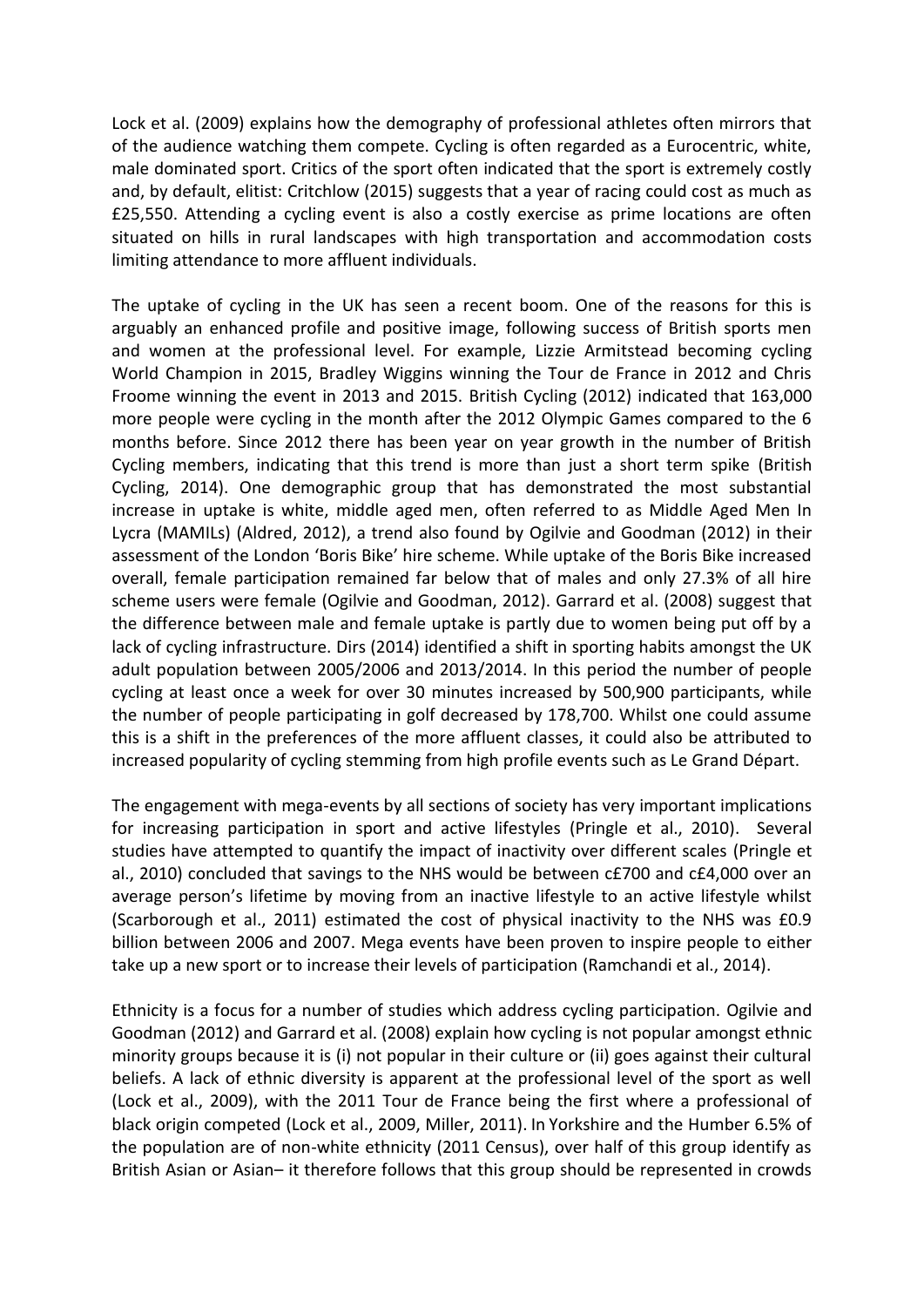attending to watch Le Grand Départ. This will be investigated later in the paper, however, in a study carried out in London (UK) by Steinbach et al. (2011) it was found that only 0.8% of Asian men cycled in comparison to a rate of 3.6% amongst White men. Similar trends were found when analysing female participation with less than 0.1% of Asian women cycling, compared to 1.6% of White women.

As has been alluded to previously, social class has a large impact on the demographic makeup of cyclists in the UK. In general, individuals from a higher social class have a higher propensity to cycle compared to those of a lower social class (Aldred and Jungnickel, 2014). The work of Aldred and Jungnickel (2014) uncovered a relationship between people of a lower social class being discouraged from cycling as they associated the activity with poor social status; in contrast to affluent areas where cycling was seen as an aspirational pastime. The next section outlines the dataset which allows us to investigate the spectator characteristics identified in this section, as well as providing an overview of methods.

## **Data and Methodology**

Measuring the size and composition of crowds at non-ticketed events is difficult enough, especially where they are spread out over a large area. For example, Versichele et al. (2012) develop a Bluetooth censor to measure only the size of the crowd for a one-day tour of Flanders. This did not include demographic information  $-$  such information is particularly valuable for assessing the composition of crowds lining the route of Le Grand Départ.

A questionnaire was taken on each of the 3 days of the UK event. The data collected comprises of 4,193 individual responses to a questionnaire, asked at 132 sites on the route on each day (see Figure 1). Each person was asked if they were a resident or a visitor to the area (with results verified by postcode), how much they had spent and their opinions on cycling and tourism, as well as for their age, sex, ethnicity and disability. The questionnaires were conducted at various locations around the route that had been selected to reflect where people were likely to congregate to watch the event, this included cities, towns, villages and 'Hubs' (where people could watch the race via a large screen with access to other facilities such as food and drink and toilets). The questionnaire coverage was therefore not uniform, however each route was split into 6 equal distance sectors and the questionnaire data were then aggregated by sector for the 3 days. Figure 1 shows the route of each stage of Le Grand DÈpart, the 6 equal distance sectors and the questionnaire locations. Shading represents if the route passes through an urban or rural area as a proxy for accessibility, and we assume that urban areas are more accessible than rural areas. To determine if an area was urban or rural, the DEFRA (2013) urban rural classification was used.

To mitigate for potential sampling bias, only one questionnaire was taken per group. To ensure that this did not cause further bias the interviewer was asked to only take the response of the person whose birthday was first after the interview date. This means that there should be a range of attributes represented in the dataset (rather than the leader of each group answering all questions).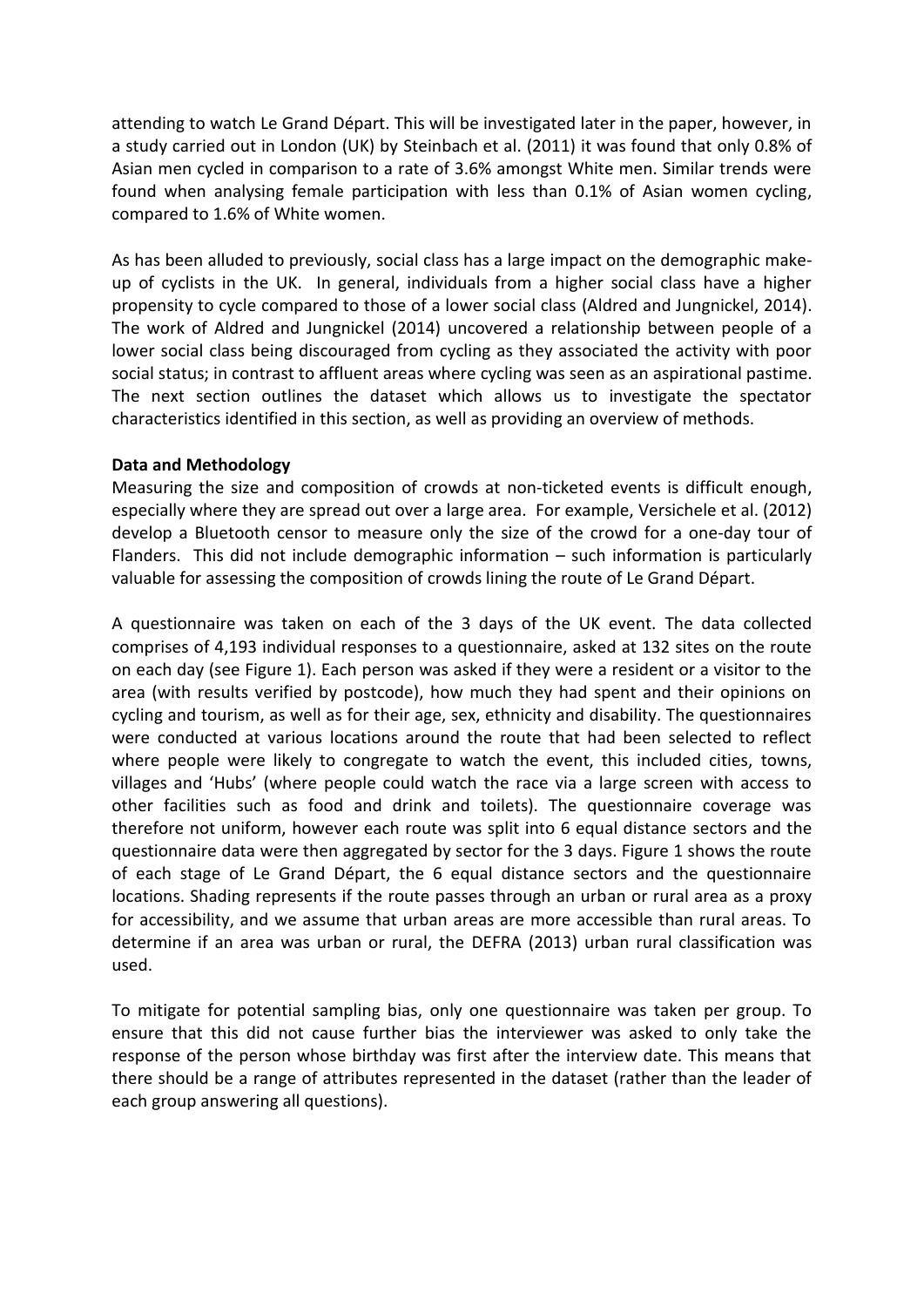

**Figure 1.** The profile of the route, questionnaire locations and percent Urban/Rural

In addition to the demographic and opinion data, we have added the socio-demographic classification of the respondent based upon their home postcode. For this, the Acorn geodemographic classification, created by CACI (2015) was used. The use of geodemographic classifications in the public and private sectors has existed for the last three decades (Birkin et al., 1996) and detailed characteristics for an area can be derived by drawing together multiple large-scale, attribute rich datasets (Webber et al., 2015). In this case, the Acorn profile is constructed from a range of survey and administrative data,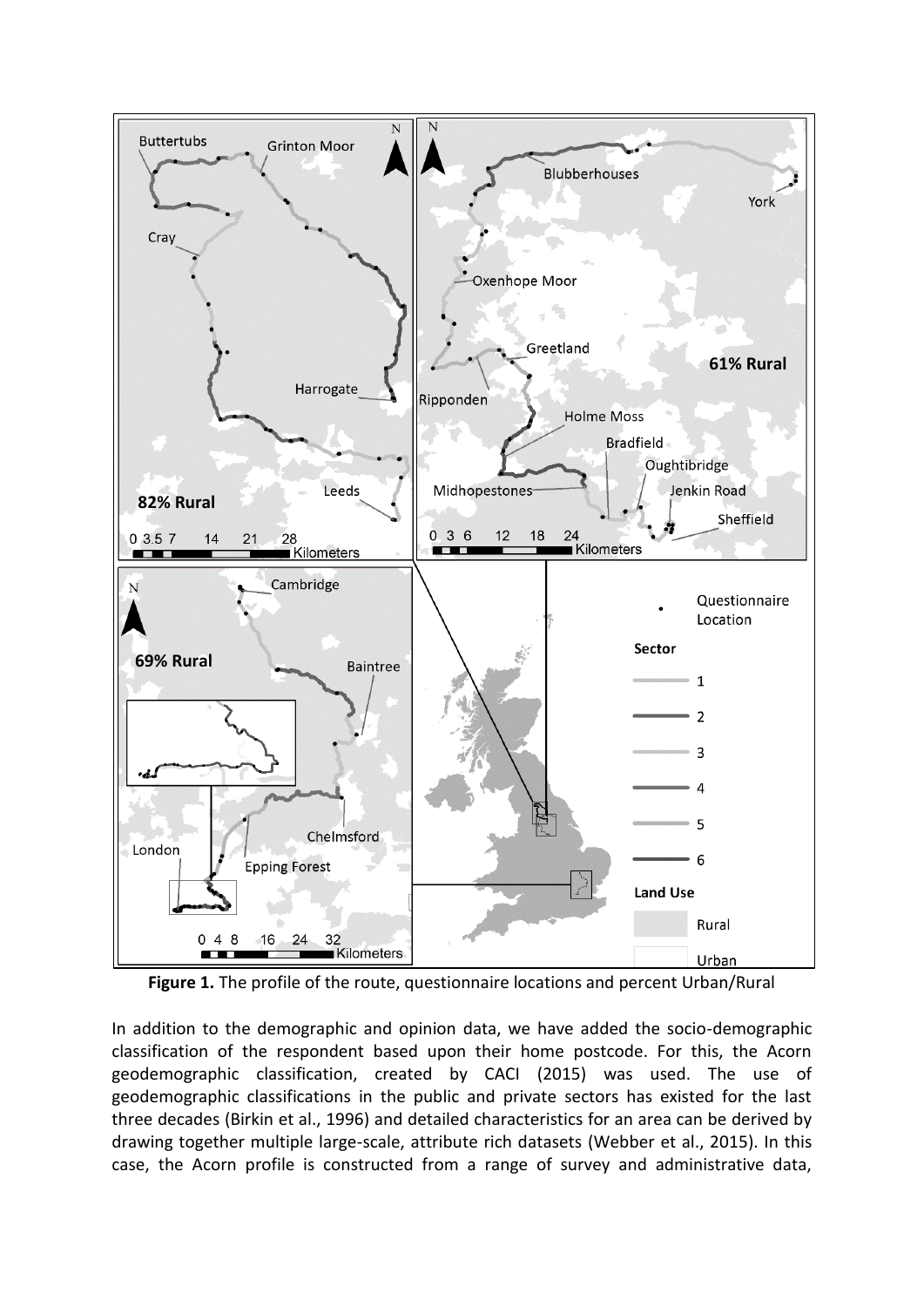including Land Registry, Census of population and Department for Work and Pensions records. Geodemographic classifications are used widely to understand the composition of sub-groups of the population, for example in identifying those at risk of diabetes in the USA (Grubesic et al., 2014), analysis of retail patterns (O'Malley et al., 1995) and fire incidents in South Wales (Corcoran et al., 2013). For our analysis, each postcode in the survey is linked to a geodemographic profile, obtained from the CACI (2015) Postcode-Level Directory which describes the attributes of people who live within the Unit Postcode. As Unit Postcodes contain a small number of households (typically 15 but up to 100 (ONS, 2010)) the Acorn classification represents the best available small-area geodemographic information for households in the UK. Of the 4192 responses 76% were allocated an Acorn profile. The other 24% of responses did not have a valid postcode recorded (23.8%) or not enough data to provide a classification (0.2%).

Table 1 shows the five main classification groups along with all the subgroups that help to describe the socio-economic characteristics of an area in which people live. We will focus on the main classification groups in this paper.

| <b>Main classification</b> | <b>Sub classification</b>                                                                                                         |
|----------------------------|-----------------------------------------------------------------------------------------------------------------------------------|
| 1. Affluent Achievers      | 1a. Lavish lifestyle<br>1b. Executive wealth<br>1c. Mature money                                                                  |
| 2. Rising Prosperity       | 2a. City sophisticates<br>2b. Career climbers                                                                                     |
| 3. Comfortable communities | 3a. Countryside communities<br>3b. Successful suburbs<br>3c. Steady neighbourhoods<br>3d. Comfortable seniors<br>3e. Starting out |
| 4. Financially stretched   | 4a. Student life<br>4b. Modest means<br>4c. Striving families<br>4d. Poor pensioners                                              |
| 5. Urban adversity         | 5a. Young hardship<br>5b. Struggling estates<br>5c. Difficult circumstances                                                       |

*Table 1 CACI's ACORN geodemographic classification: main groups and sub groups* 

In the next section, we look at the demographics of the spectators as reported in the survey dataset, before looking at their geodemographic classification in more detail.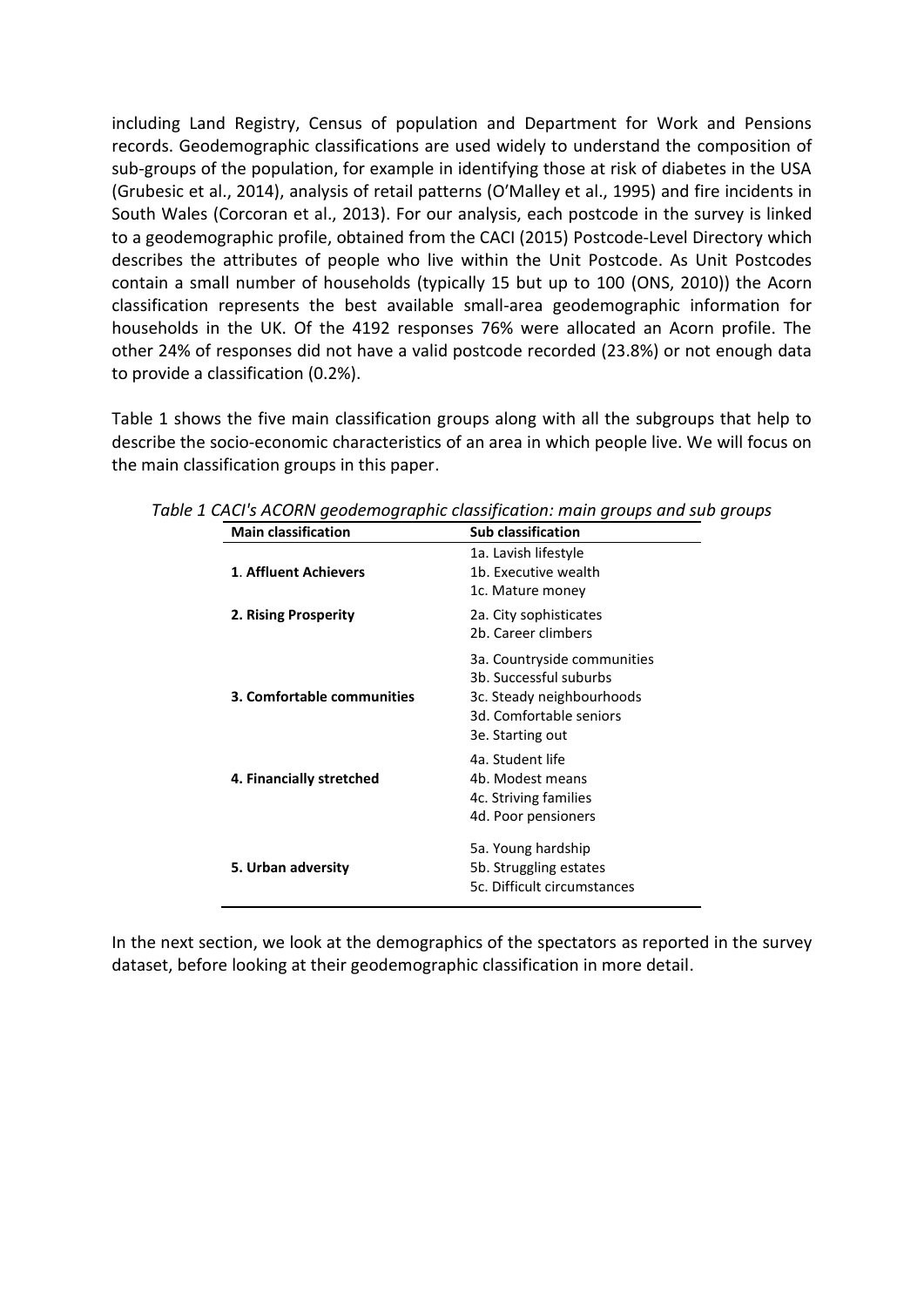## **The demography of the crowd**

We first asses the demographic characteristics of the spectators surveyed during Le Grand Départ. Figure 2a shows the proportion who reported that they were of White ethnicity, male and had no disability. These figures are compared with the national average, as reported in the 2011 Census of population.



**Figure 2.** The demographic attributes of spectators compared to the UK average

Nationally, around 86% of the population reported in the 2011 Census are White, however the overwhelming majority of spectators (over 97%) who attended one of the three stages identified as White. The proportion of male spectators is slightly over the national average (51% compared with 49%) and while 12% of people nationally are identified as disabled, only 4% of spectators stated that they had a disability. These figures do not vary substantially by stage, although there is some variation at different parts of the route. In the least accessible (and arguably most exciting) 'King of the Mountains' sections of the race, usually staged in the most rural areas, the proportion of male spectators jumps to 56%. While the proportion of non-White spectators is between 97-100% for the majority of the route, the final two sectors of stage 3 which pass through central London are more representative of the national average (12.8% and 13.8% respectively).

Figure 2b reports the age profile of spectators (as a percent of total) for the route as a whole and for each of the three days, compared with the national average. There is clear over-representation of those aged 35 to 44 (23% of all spectators compared with 17% of the national population), 45 to 54 (25% compared with 17%) and 55 to 64 (17% compared with 14%). Other age groups are under-represented, with the most notable differences being in the youngest 16 to 19 age group (2% of the spectators compared with 6% of the national population) and the oldest 65+ group (13% compared with 20%). There is some variation by stage, with stage 3 (Cambridge to London) being more similar to the national age profile than stages 1 and 2.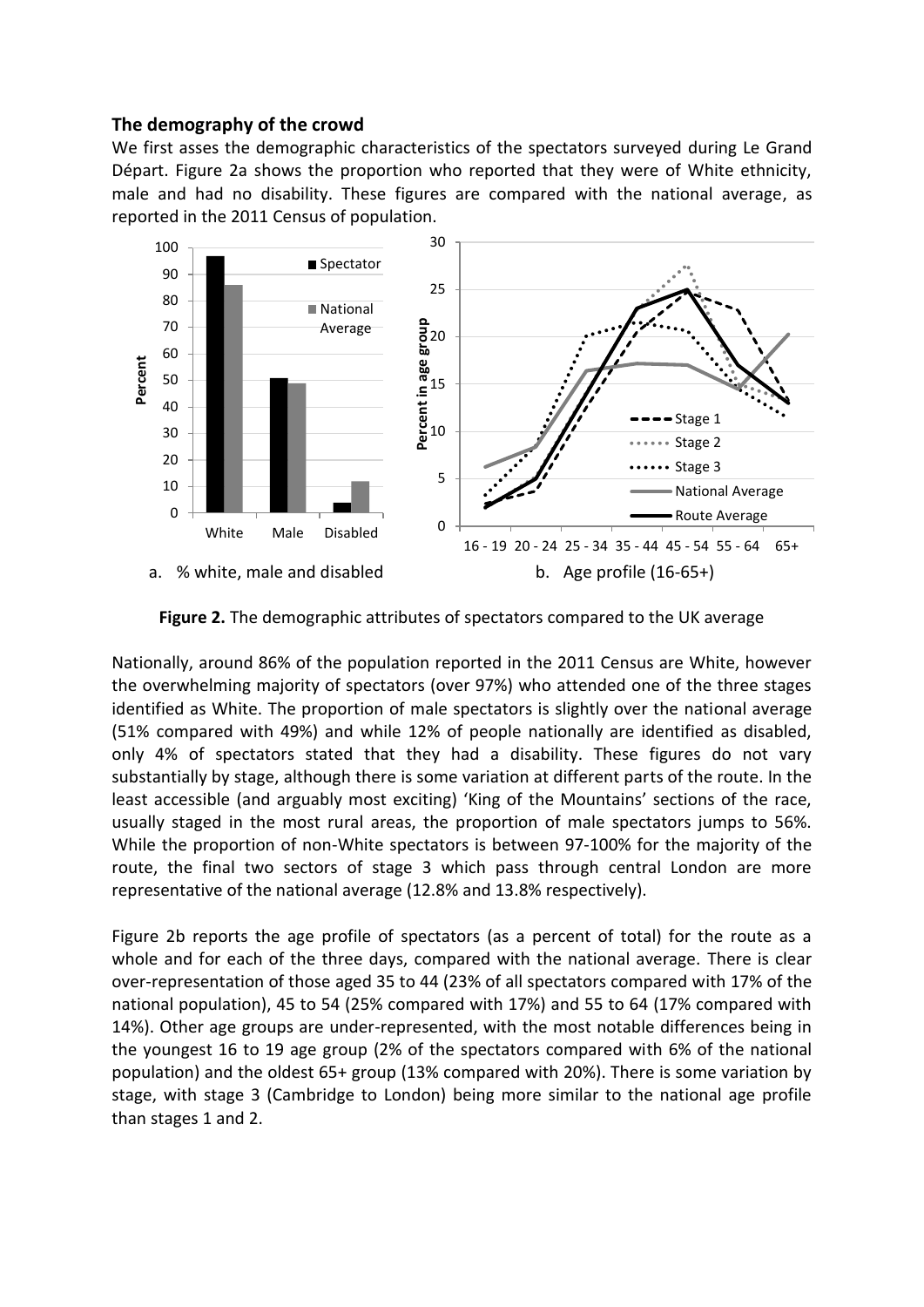Taken together, the headline results reported in Figure 2 suggest that the demographic profile of the spectators as a group is skewed: it is more white, male, and middle aged than the national profile. The spectator group is also less disabled than the national average: while this is likely due to a smaller proportion of spectators being aged 65+ it could also be attributed to the difficulty of access at many stages of the route. Generally, where the route is least accessible the demography of the spectators is more skewed away from the national average, suggesting that there may be barriers to access for certain groups in the least accessible places.



**Figure 3.** The ACORN geodemographic profile of the crowd by stage, compared with the national average

Having assessed the demographic attributes of the spectators, we now turn our attention to their geodemographic profile. If we take the UK average ACORN classification at a starting point, approximately 53% of households (based on their postcode) fall in to the three most affluent groups (22% affluent achievers, 9% Comfortable Communities, 22% rising prosperity) while 47% fall in to the less affluent groups (26% Financially Stretched and 22% Urban Adversity). Figure 3 shows clearly that the geodemographic composition of spectators for each of the three days of Le Grand Départ is unlike the national average: between 79% (stage 2) and 83% (stages 1 and 3) of spectators fall within one of the three most affluent categories while those classified as the most financially comfortable Affluent Achievers represent more than twice the national average in terms of their representation at stages 1 and 3. Again there is variation at different sections of the route: returning to the example of King of the Mountains sections, these inaccessible areas were primarily attended by Affluent Achievers (39%) and Comfortable Communities (37%) while the Urban Adversity group only account for 1% of the total crowd at these locations.

An assessment of distance travelled is important to determine if the skewed geodemographic profile of the crowd is a product of route planning (i.e. it may go through areas that have certain geodemographic profiles) or of a propensity and ability to travel to watch Le Grand Départ. Figure 4 shows the distances travelled to watch the event by each geodemographic group.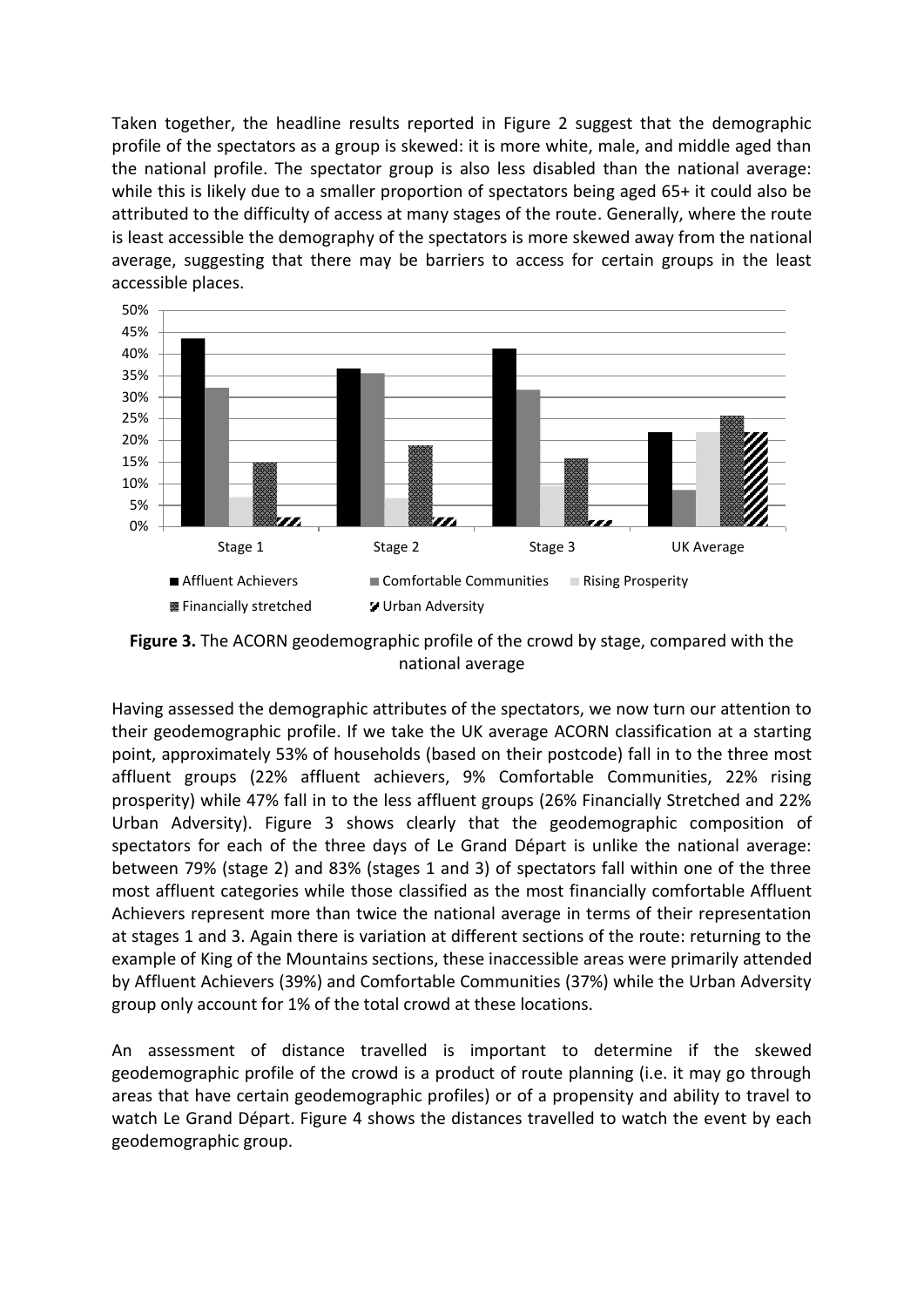

**Figure 4.** The average distance travelled by geodemographic group for the whole event and by stage

Taking the average distance travelled for the whole event as a baseline, it is clear that there is a propensity for those classified as Rising Prosperity to travel the furthest with an average distance of 173.3km. This result is a product of stages one and two (held in Yorkshire) where accessibility for some sectors was most difficult. The next most mobile spectator group is those classified as Affluent Achievers (with an average distance travelled of 133.2km). This distance is more uniform across the three days but with larger distances travelled on day one than for days two and three. Those classified as comfortable communities travelled, on average, substantially shorter distances (111.6km) and the least mobile groups are the less affluent Financially Stretched (travelling on average 106.8km) and Urban Adversity (travelling on average 100.5km). Interestingly, this final group was the second most mobile for stage 1 where they travelled, on average, 159km to participate as spectators. This is perhaps not surprising given that most people classified under Urban Adversity live within urban areas, meaning that those who did travel on day one had to travel further to access the rural stages. However, the affluent primarily urban group, Rising Prosperity, are more mobile and have travelled substantially further than those in Urban Adversity.

#### **An argument for improved access?**

Results presented so far suggest that where Le Grand DÈpart passed through more accessible areas, the demography of the spectators was more akin to the national average. The least accessible parts of the course arguably produce some of the most entertaining racing and these sections have been shown to attract affluent spectators who are prepared (or able) to travel further. So if there is appetite and demand for Le Grand Départ, and other cycle events, from a cross-section of society, how can the equitability of access be improved? Evidence that strategies for improving access have a positive effect can be found in the questionnaire responses. During stage 2 the race climbed Holme Moss, an iconic hill amongst local cyclists but also one of the most inaccessible areas of the route, as well as smaller climbs at Bradfield and Oughtibridge, which are situated near Sheffield (see Figure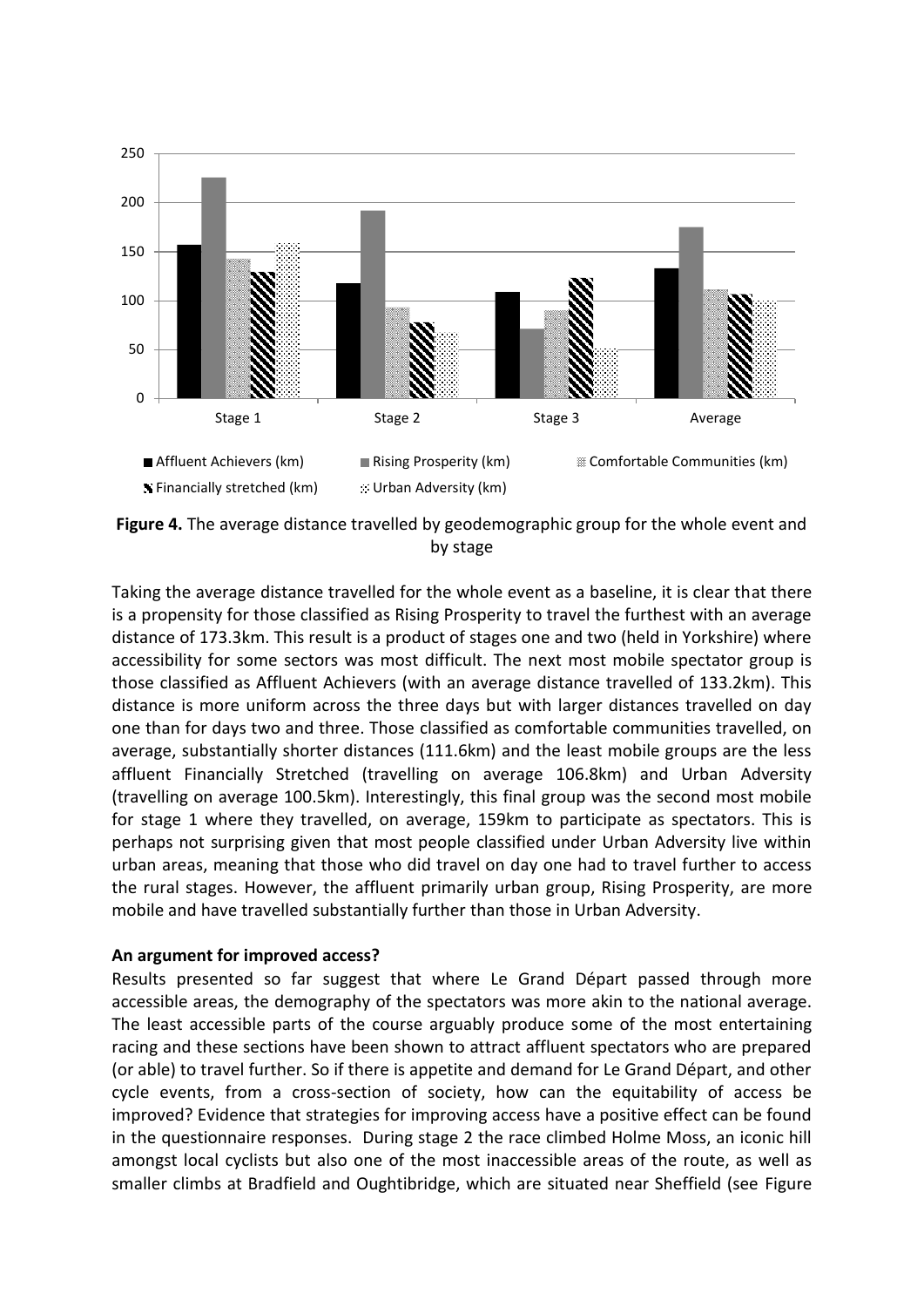1). Because of the attraction of this section of the race, Sheffield city council organised discounted tram and bus services to the Bradfield and Oughtibridge sites to attract spectators, and results show that the intervention does influence the geodemographics of the crowd. Compared with other similar sections during this stage, the proportion of the crowd at Bradfield and Oughtibridge who were in the Financially Stretched ACORN group was larger: 19% compared to an average 16% for the whole event. At Holme Moss, where there was no accessibility intervention, the percentage of Financially Stretched spectators was lower than the average at 12%.

## **Conclusions and observations**

We set out with the aim of examining if the 2014 Grand Départ of the Tour de France was an equitable or elitist event when the demography of the spectators is assessed. Using a unique survey dataset we found that during three days of the event, the crowds were predominantly white, middle aged and middle class, i.e. in the higher earning geodemographic groups. They were also less likely to be disabled than the general population. These characteristics were especially prominent at the harder to access sections of the route where the composition of the crowds were also more heavily skewed towards male observers. In other words, where access was most difficult, and arguably where the most spectacular racing took place at rural hill climb spots, the typical spectator was a Middle Aged Man in Lycra (Aldred, 2012) from a privileged background.

The positive benefits of hosting large scale events like Le Grand Départ are compelling. Beyond short term economic impact and enhancement of the host region's image, the social capital delivered by these events should not be under-estimated as they bring communities together in celebration - the 'feel good factor' (Bull and Lovell, 2007, p.235). However, such high profile events, which necessitate public expenditure and good-will should be accessible to all, and we have demonstrated that that the crowd who turned out to watch Le Grand Départ was not representative of the wider population. In the longer term, evidence suggests that sporting mega-events have the potential to improve uptake of sport in the general population (Pringle et al., 2010, Ramchandi et al., 2014) with knock on health benefits associated with an active lifestyle. It is not a huge leap to make the connection between immediate engagement with an event (as we measure in our analysis) and longer term benefits for the population sub-group who are engaged. In the interest of both equity of access in the short term and longer term social justice, we could (and should) do more to ensure that cycling and other major sporting events are promoted to all sections of society. One of the surprising findings from our analysis was the relatively equal gender split at most locations (bar the King of the Mountains sites). As women are less likely to cycle than men  $$ the Department for Transport (2014) reports that females made only a third as many trips as males in 2013 – then this is an encouraging finding: events like Le Grand Départ may have a role to play in reducing the gender imbalance in the sport.

We have shown that, where Le Grand Départ route intersected more accessible areas of the country the composition of the crowd was far more similar to the national average (albeit still with a bias for more affluent ACORN geodemographic type). This was particularly evident in the final sectors of stage 3, where Le Grand Départ progressed through central London. Where there were interventions which promoted access, as in the case where subsidised travel was offered to a hill climb site, the composition of the spectator base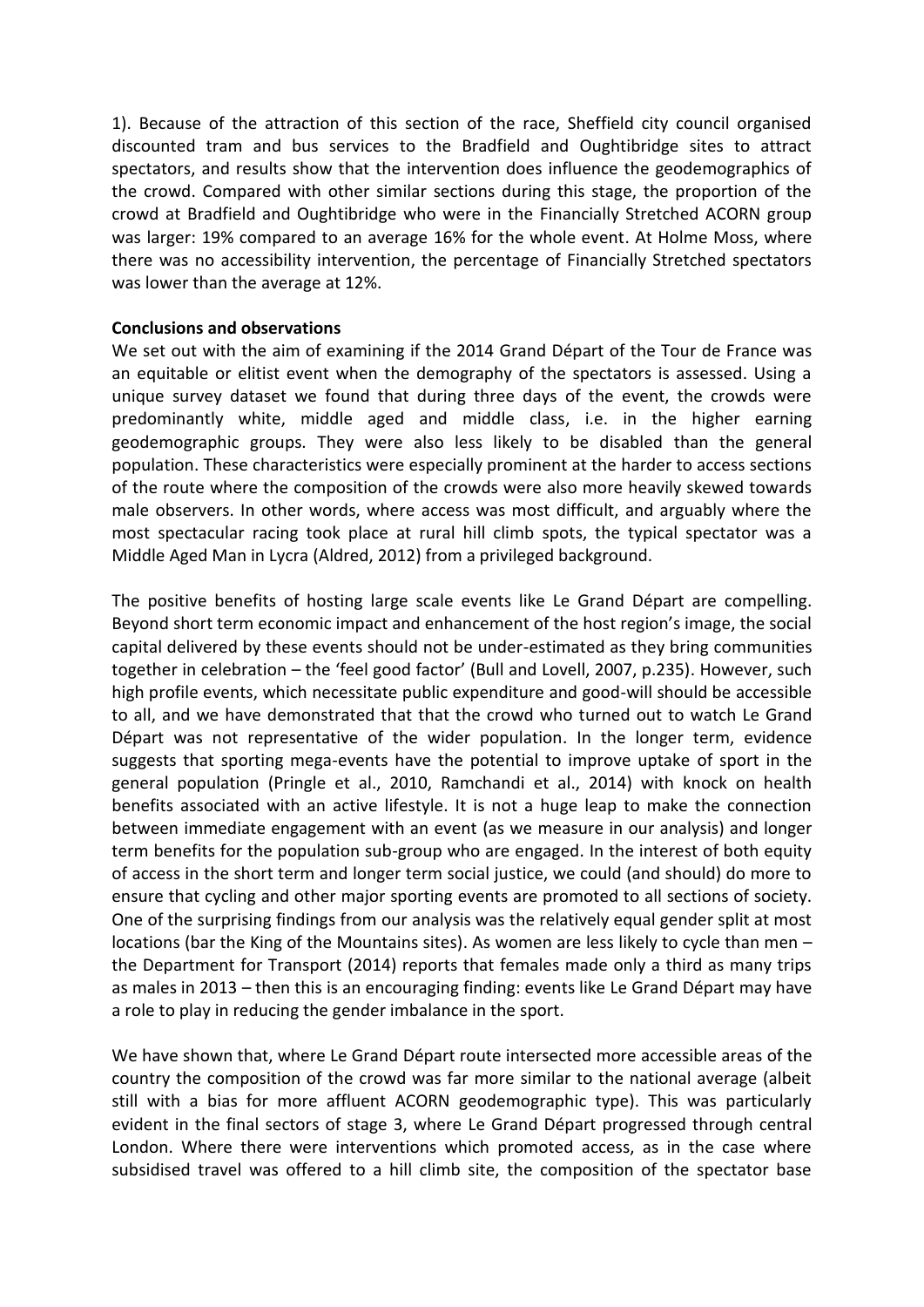became more diverse and arguably the equitability of the event was improved as a result. Access then is a logistic as well as a social issue and such initiatives might offer a relatively simple solution for improving access to certain sites.

Yorkshire is committed to hosting similar large scale cycle events in the future, including the World Triathlon Championships in 2016 and the ever popular and now annual Tour de Yorkshire, while elsewhere in the UK the Tour of Britain and other such events continue to attract spectators. The findings presented in this paper can help guide planners on how to make such events more inclusive. Increasing the promotion of these events amongst underrepresented groups, young adults, ethnic minorities and the lower social classes would help alleviate some of the bias identified, as would improving the access to more rural areas of the route. Longer term benefits for host regions might be a positive side effect of such promotion. A 2014 study found that only 3% of visitors to the Yorkshire Dales National Park were aged 16 to 24, and that 96% of all visitors were of white ethnic origin (Yorkshire Dales National Park Authority, 2014). An event like Le Grand Départ could act as the catalyst for broadening the demographic base of visitors to less accessible areas and open up the countryside to groups who might not otherwise make the journey.

## **References**

- **Aldred, R** 2012 Incompetent or Too Competent? Negotiating Everyday Cycling Identities in a Motor Dominated Society. *Mobilities* 8 252-71.
- **Aldred, R & Jungnickel, K** 2014 Why culture matters for transport policy: the case of cycling in the UK. *Journal of Transport Geography* 34 78-87.
- **Berridge, G** 2012 The promotion of cycling in London: The impact of the 2007 Tour de France Grand Depart on the image and provision of cycling in the capital, Journal of Sport & Tourism, 17 43-61.
- **Birkin, M, Clarke, G P, Clarke, M & Wilson, A G** 1996 *Intelligent GIS: Location decisions and strategic planning* The Geoinformation Group.
- **British Cycling** 2012 Cycling's legacy is already well underway (https://www.britishcycling.org.uk/about/article/bc20120817-about-bc-news-Cycling-s-legacy-is-already-well-underway-0) Accessed 17/12/15.
- **British Cycling** 2014 British Cycling reaches 100,000 membership milestone (https://www.britishcycling.org.uk/about/article/20141006-about-bc-news-British-Cycling-reaches-100-000-membership-milestone-0) Accessed 17/12/15.
- **Bull, C & Lovell, J** 2007 The Impact of Hosting Major Sporting Events on Local Residents: an Analysis of the Views and Perceptions of Canterbury Residents in Relation to theTour de France2007. *Journal of Sport & Tourism* 12 229-48.
- **Chen, Y, Qu, L & Spaans, M** 2013 Framing the Long-Term Impact of Mega-Event Strategies on the Development of Olympic Host Cities. *Planning Practice & Research* 28 340-59.
- **CACI Limited** 2015 Acorn Postcode-Level Directory for the United Kingdom, 2015. [data collection]. 2nd Edition. UK Data Service. SN: 7381 [\(http://dx.doi.org/10.5255/UKDA-](http://dx.doi.org/10.5255/UKDA-SN-7381-2)[SN-7381-2\)](http://dx.doi.org/10.5255/UKDA-SN-7381-2) Accessed 17/12/2015.
- **Collins, A, Munday, M & Roberts, A** 2012 Environmental Consequences of Tourism Consumption at Major Events: An Analysis of the UK Stages of the 2007 Tour de France. *Journal of Travel Research* 51 577-90.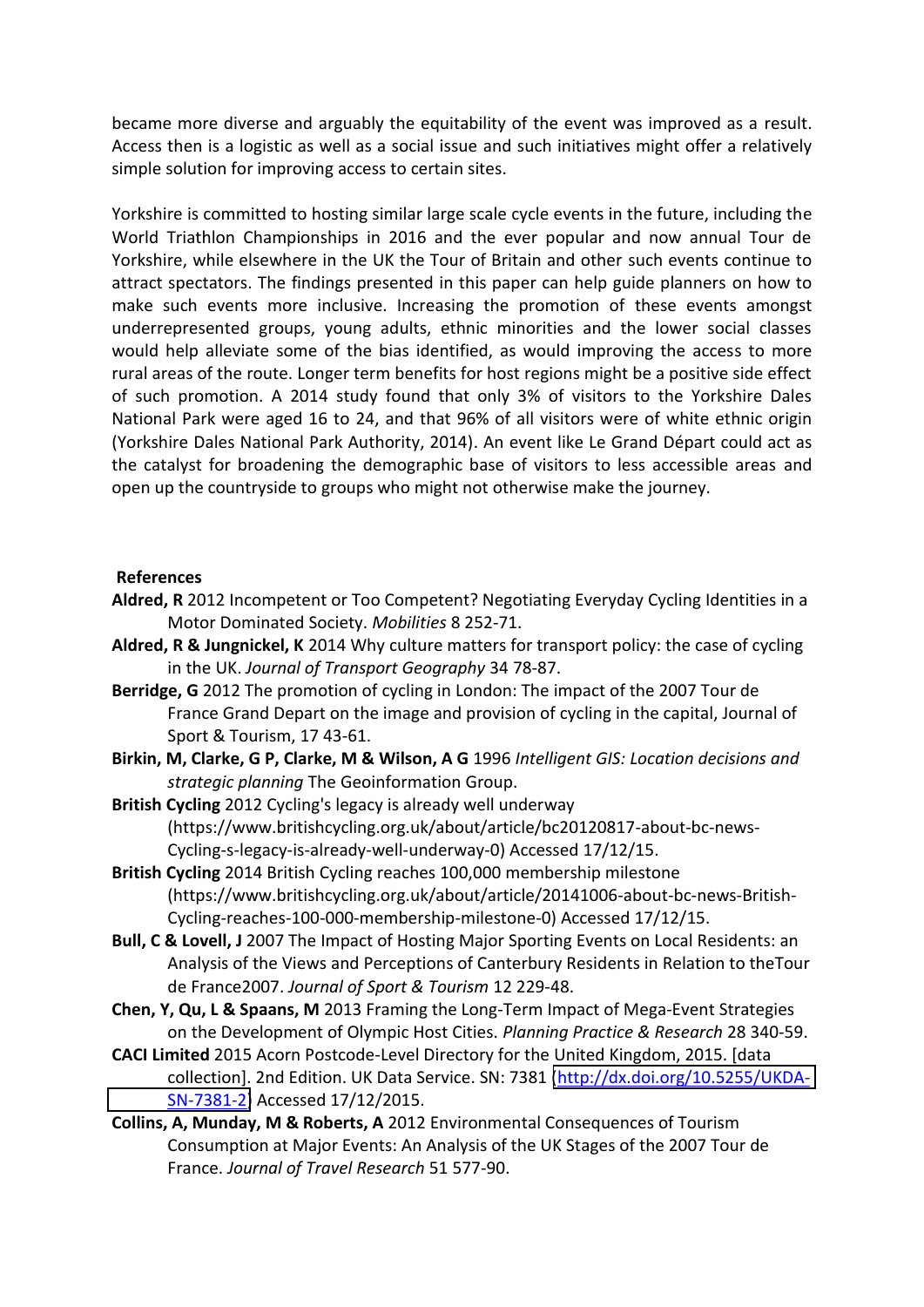- **Corcoran, J, Higgs, G & Anderson, T** 2013 Examining the use of a geodemographic classification in an exploratory analysis of variations in fire incidence in South Wales, UK. *Fire Safety Journal* 62, Part A 37-48.
- **Critchlow, A** 2015 £25,550: the incredible annual cost of amateur bike racing Telegraph (http://www.telegraph.co.uk/men/active/recreational-cycling/11559084/25550-theincredible-annual-cost-of-amateur-bike-racing.html) Accessed 17/12/15.
- **DEFRA** 2013 Urban and Rural Area Definitions for Policy Purposes in England and Wales: Methodolgy (v1.0)

(https://www.gov.uk/government/uploads/system/uploads/attachment\_data/file/2 39477/RUC11methodologypaperaug\_28\_Aug.pdf) Accessed 17/12/15.

**Department for Transport** 2014 National Travel Survey: 2013 [\(https://www.gov.uk/government/collections/national-travel-survey-statistics\)](https://www.gov.uk/government/collections/national-travel-survey-statistics) Accessed 17/12/15.

- **Dirs** 2014 Is the newly 'cool' sport of cycling really the new golf? Accessed 17/12/15.
- **Garrard, J, Rose, G & Lo, S K** 2008 Promoting transportation cycling for women: the role of bicycle infrastructure. *Prev Med* 46 55-9.
- **Gratton, C, Shibli, S & Coleman, R** 2006 The economic impact of major sports events: a review of ten events in the UK.
- **Grix, J & Houlihan, B** 2014 Sports Mega-Events as Part of a Nation's Soft Power Strategy: The Cases of Germany (2006) and the UK (2012). *The British Journal of Politics & International Relations* 16 572-96.
- **Grubesic, T H, Miller, J A & Murray, A T** 2014 Geospatial and geodemographic insights for diabetes in the United States. *Applied Geography* 55 117-26.
- **Hall, C M** 2006 Urban entrepreneurship, corporate interests and sports mega-events: the thin policies of competitiveness within the hard outcomes of neoliberalism. *The Sociological Review* 54 59-70.
- **Jones, C** 2001 Mega-events and host-region impacts: determining the true worth of the 1999 Rugby World Cup. *International Journal of Tourism Research* 3 241-51.
- **Lee, C-J** 2013 Effects of sport mega-events on city brand awareness and image: using the 2009 world games in Kaohsiung as an example. *Quality & Quantity* 48 1243-56.

**Leeds City Council** 2014 Tour De France: 3 Inspirational Days (http://www.leeds.gov.uk/docs/141203%20THREE%20INSPIRATIONAL%20DAYS%20 FULL%20FINAL.PDF) Accessed 17/12/15.

- **Lock, D, Darcy, S & Taylor, T** 2009 Starting with a clean slate: An analysis of member identification with a new sports team. *Sport Management Review* 12 15-25.
- Lovelace, R, Roberts, H & Kellar, I 2015 Who, where, when: the demographic and geographic distribution of bicycle crashes in West Yorkshire. *Transportation Research Part F: Traffic Psychology and Behaviour*.
- **Miller, J W** 2011 The Jackie Robinson of Cycling. *Wall Street Journal.*
- **Mills, B M & Rosentraub, M S** 2013 Hosting mega-events: A guide to the evaluation of development effects in integrated metropolitan regions. *Tourism Management* 34 238-46.
- **Minnaert, L** 2012 An Olympic legacy for all? The non-infrastructural outcomes of the Olympic Games for socially excluded groups (Atlanta 1996–Beijing 2008). *Tourism Management* 33 361-70.
- **O'Malley, L, Patterson, M & Evans, M** 1995 Retailing applications of geodemographics: a preliminary investigation. *Marketing Intelligence & Planning* 13 29-35.